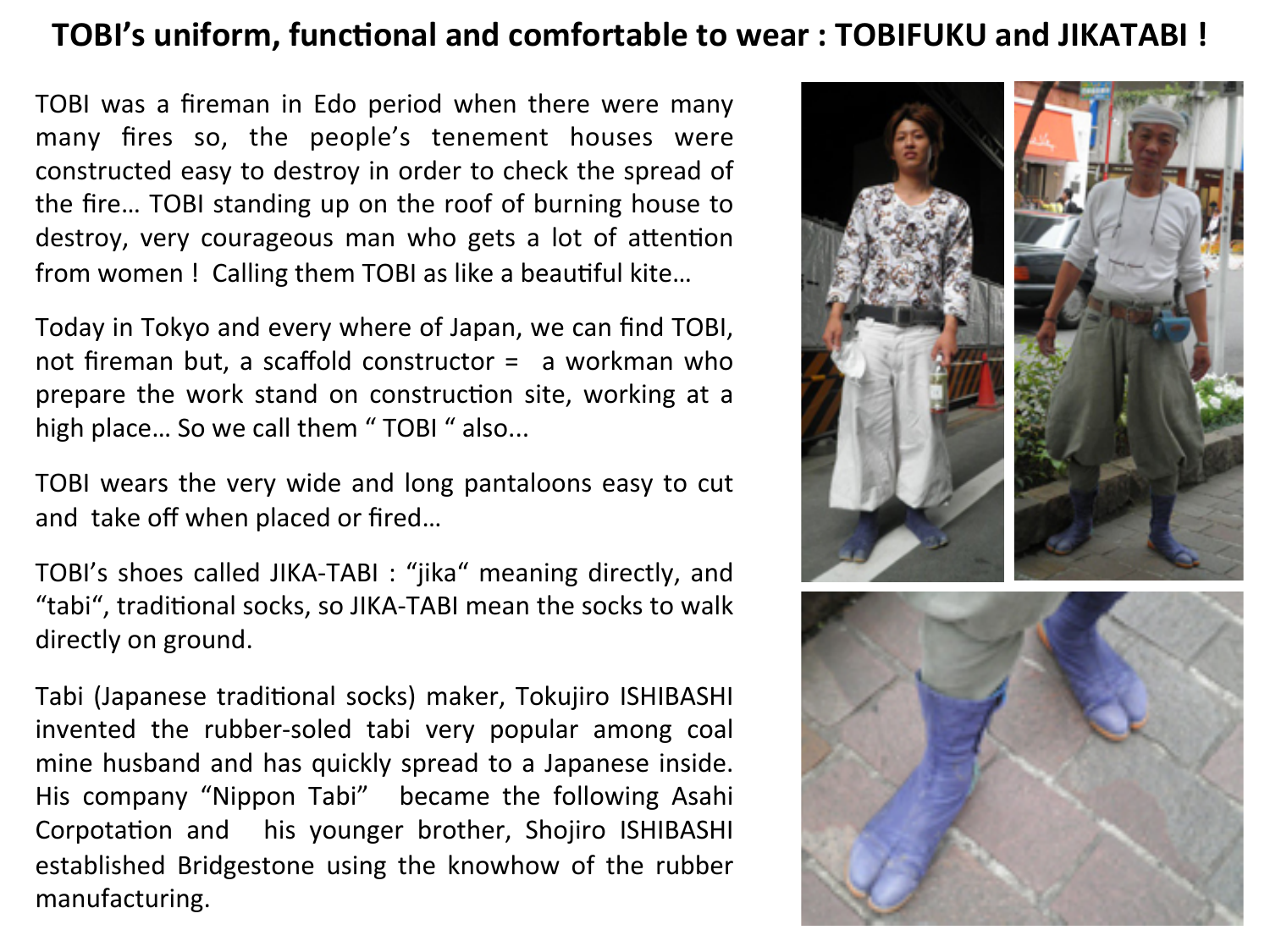# **TOBI FUKU**

## The every photo from MARUGEN web site

In 1970, MARUGEN SAGYOFUKU started as a specialty store of TOBI's uniform, totally hand made in Japan using the Japanese spinning only and dyeing them to original colors! For the hard work of TOBI, the wear must be functional, strong and comfortable.

President MARUGEN: Mr. Juichi YAMAO, and his sun, Mr. Tetsuya YAMAO, they work hard together in order to spread TOBI FUKU to world wide.

About 20 years ago, Gérard Caron bought the TOBI's uniform, black knickerbockers and black JIKATABI in Tokyo and he wore them for the new year party of Carré Noir Paris. And we said... " Look Gérard, he Wears the Jean Paul Gaultier? "I should think that Gérard Caron was the first French man who wore the TOBI's uniform in Paris !!! Gérard, you are so cool !

Tetsuya says " Jean is originally the work wear and every one loves to wear it now, so why not ? " **MARUGEN** opend the shop in Paris so, let's go to see and try the TOBI's uniform.

## **33, rue des Petits Champs, 75001 PARIS www.marugentobi.com''**